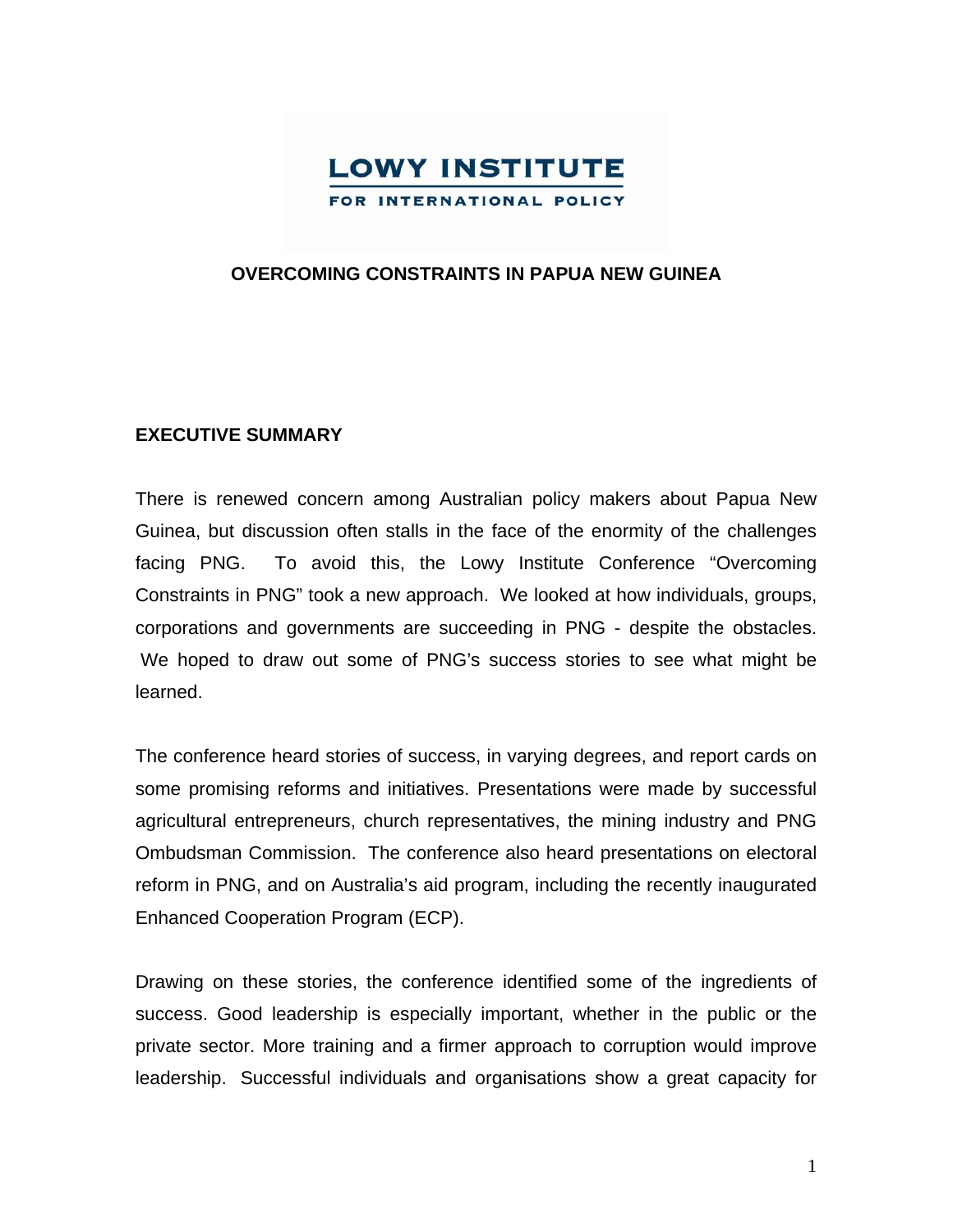self reliance, individually and on a collective basis. They dig deep into their own resources. Maintaining community involvement, a sense of ownership and unity is also important to success in PNG, one of the most culturally diverse countries in the world.

The conference discussed how PNG could best build on these positive developments and whether these successes could be replicated elsewhere in the country. Showing that it is possible to succeed within existing structures in PNG is seen as important in itself. A greater emphasis on ensuring the flow of quality information in PNG could spread knowledge of little-known success stories and better combat the constant flow of misinformation. Increasing knowledge of PNG's Constitution in particular would be a step towards improving national unity. And an increased profile for the Constitution would ideally also see an increased role for PNG's Ombudsman Commission which plays an important role in monitoring government. As the state has withdrawn, organisations in PNG, ranging from local self-help groups to large mining companies, have stepped in to fill the gap. Given this, it was suggested that AusAID could benefit from forging more partnerships outside the state. And re-energising Australia's relationship with PNG, particularly through people-to-people links, would also be an important positive step.

As the renewed debate about Papua New Guinea continues it will be important for policy makers to remain mindful of positive developments in PNG, many of which are reactions to previous failure. Success in PNG, as elsewhere, is more commonly the result of trial and error than chancing upon a magic formula. Statebuilding is a long and complex process requiring patience and endurance. These qualities and a readiness to draw the appropriate lessons from previous experience will be essential for PNG to better realise its great potential.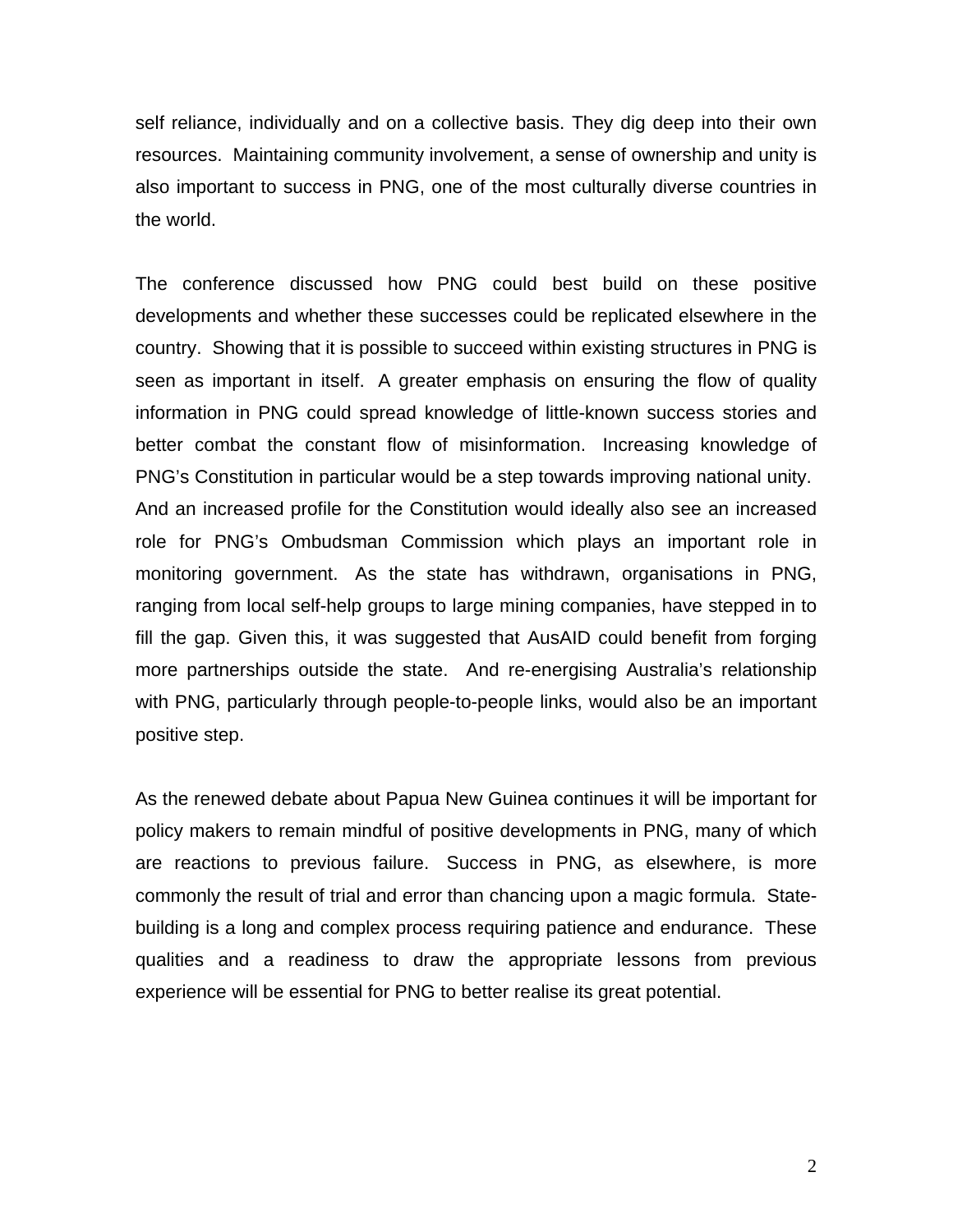

*(left to right) Dr Ila Temu and Stephen Pupune* 

# **INTRODUCTION**

There is renewed concern among Australian policy makers about Papua New Guinea. 30 years after gaining independence, PNG has achieved only slow and inconsistent economic growth. It faces growing governance problems, including problems with law and order, corruption, and declining delivery of basic services. PNG has by far the worst social indicators in the Pacific.

Discussion about what should be done often stalls, however, in face of the enormity of the challenges facing PNG. Well-known constraints such as geographic and ethnic fragmentation, the weakness of national identity, the strong pull of local loyalties, and customary land ownership are too frequently cited fatalistically as broad-brush explanations for developmental failure. Conversely,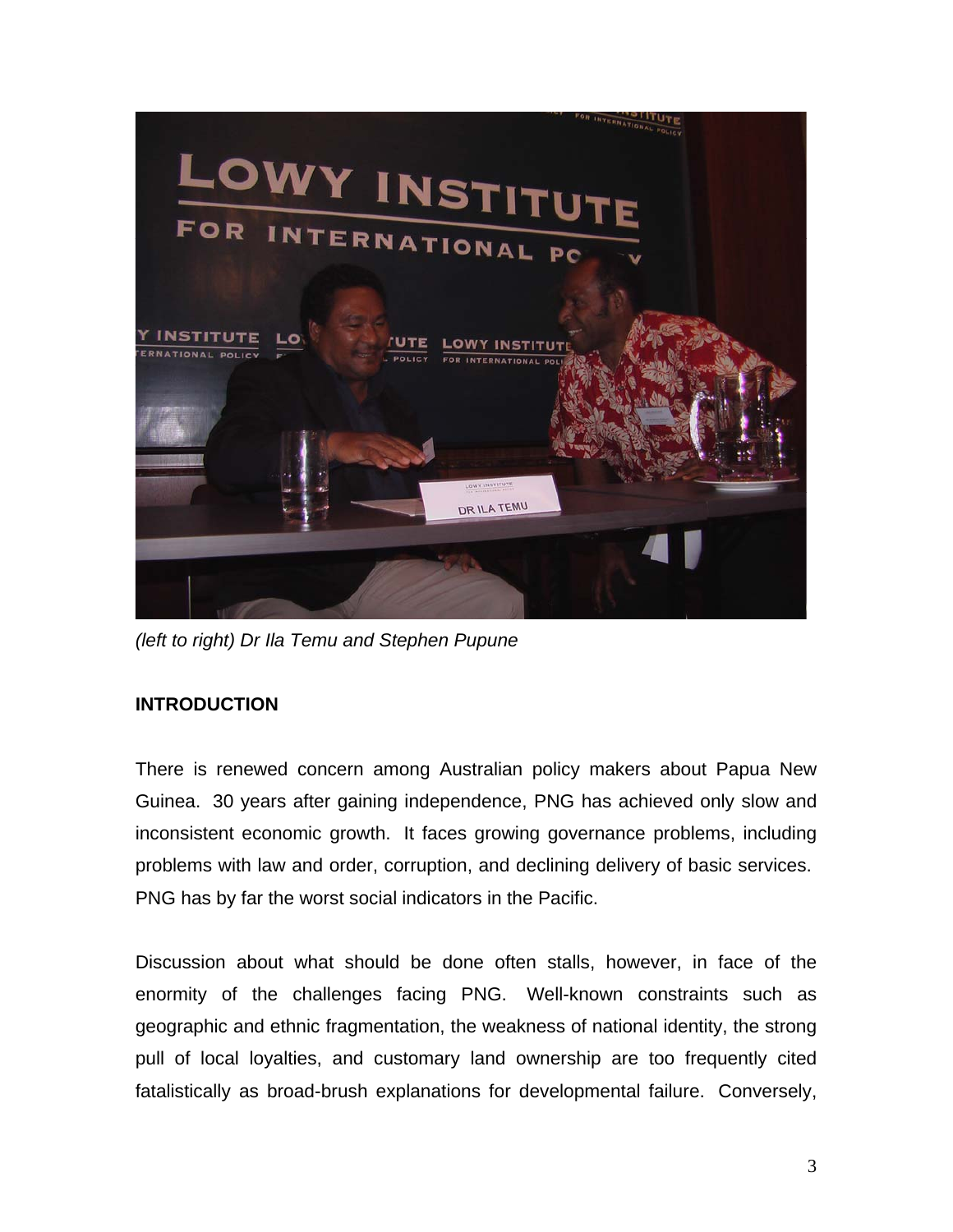many proposed solutions for PNG call for radical and often impractical measures to overcome these constraints quickly.

The Lowy Institute Conference "Overcoming Constraints in PNG" (held in Sydney 18 February 2005) took a different approach. The Conference aimed to look at how individuals, groups, corporations and governments were working successfully within these constraints. In the process it was hoped that the Conference would draw out PNG's success stories: both as a corrective to the overly negative reporting on PNG and in order to see what might be learned from these successes.

The Conference heard stories of success - in varying degrees - and report cards on some promising reforms and initiatives. Presentations were made by successful agricultural entrepreneurs, church representatives, the mining industry and PNG Ombudsman Commission. The Conference also heard presentations on electoral reform in PNG and Australia's aid program, including the recently inaugurated Enhanced Cooperation Program (ECP). Finally, it looked at what might be learned from these successes for public policy development in Canberra and Port Moresby.

The Conference was organised into three thematic sessions:

1. *Dealing without the state* addressed the limited scope of state penetration. This session covered the development of new export industries with little state support, the role of the churches in health and education, and the changes in Australian aid policy feeding from this constraint.

2. *Clans and commerce* addressed the commercial constraint posed by PNG's clan system and the complexities of customary land ownership. It covered issues such as agreements between major corporations and clan groups, commercial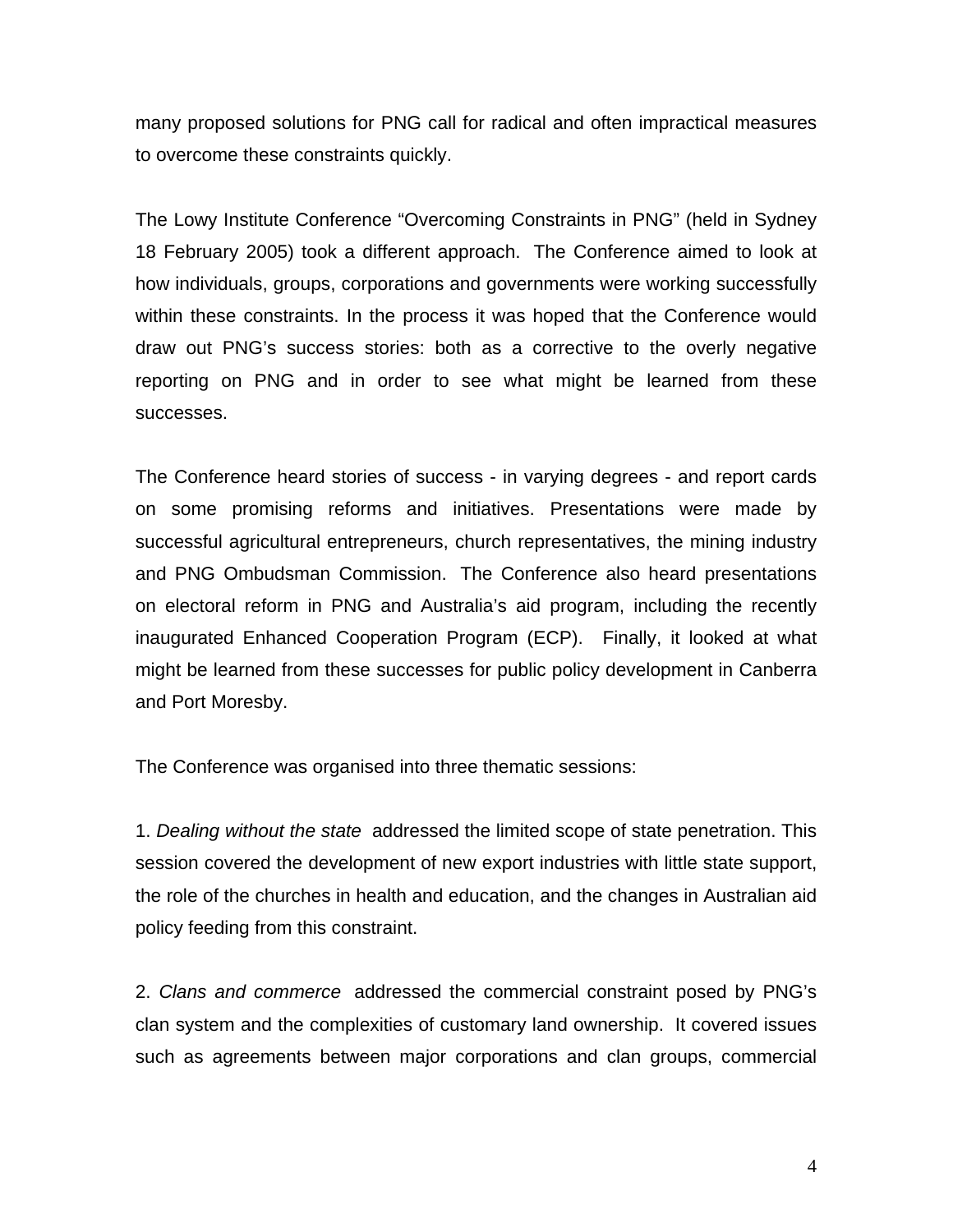mobilisation by clans and the tension between individual success and communal obligations.

3. *Making Westminster work* addressed the political constraint of an inherited political system which is frequently claimed to be "culturally inappropriate" and which has had mixed success in delivering stable, effective and accountable political representation.

The Conference was conducted under the Chatham House rule. Reflecting that, this report is a synthesis of discussion. Part 1 describes the ingredients of success identified during the conference. Part 2 is a discussion of the implications for public policy.



*Participants at Lowy Institute Conference* "Overcoming Constraints in Papua New Guinea"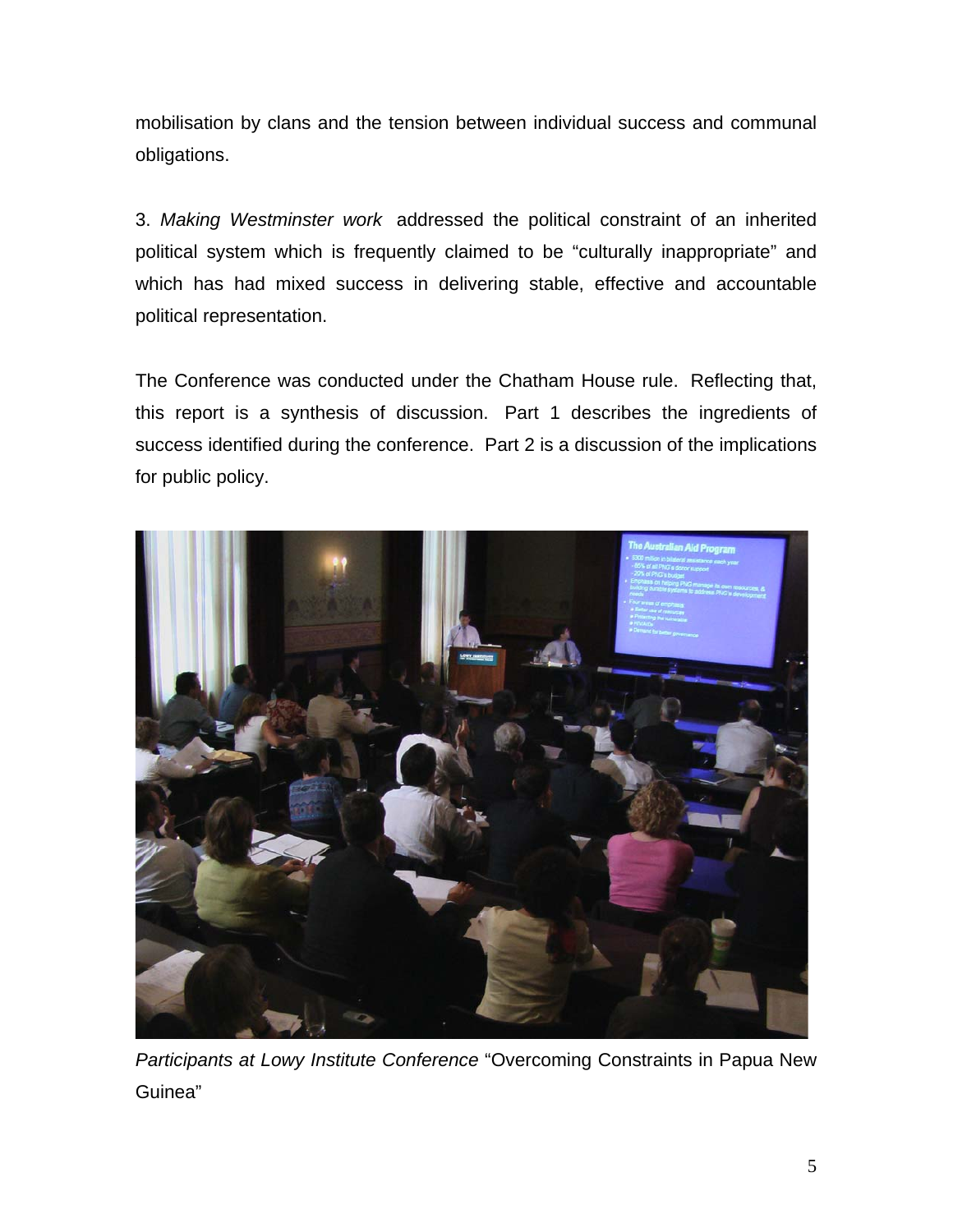### **PART 1: INGREDIENTS OF SUCCESS**

#### **Good Leadership**

 $\overline{a}$ 

Good leadership was identified as central to success in PNG in both the private and public sector. Although PNG has produced good leaders there are problems in replicating and "modeling" good leadership. Some Papua New Guinean participants thought there were few external solutions to this problem and emphasised the need for individuals to take up the personal challenge to be strong, accountable and transparent.

The Ombudsman Commission plays an important role in policing PNG's Leadership Code (part of PNG's Constitution) and itself offers an example of strong leadership. It has recently taken a more prominent and pro-active role in attacking corruption. It also plays a role in assisting leaders to understand their duties and responsibilities and, more broadly, in addressing the lack of confidence in the political system caused by corruption. The Commission has run into problems, however, as a result of the lack of political support for reform and the prosecution of corruption. Many politicians benefit from corruption and are reluctant to support change. Very few parliamentarians attended a meeting the Chief Ombudsman recently called to discuss their constitutional obligations.

Recent political reforms aim to improve the quality of parliamentary leadership. The reintroduction of Limited Preferential Voting  $(LPV)^{-1}$  aims to produce a more representative and accountable parliament. The first-past-the-post (FPTP) method has led to a decline in the percentage of the vote obtained by winning candidates: in 2002 there were an average of 26 candidates per seat and consequently half of the winners scored less than 16% of the vote. As a result Members of Parliament tend to work only for their base voters. LPV aims to broaden MPs constituencies

<span id="page-5-0"></span> $<sup>1</sup>$  LPV means that voters may choose 3 candidates in order of preference, with second and third</sup> votes being distributed if a candidate is eliminated for having the lowest tally of primary votes.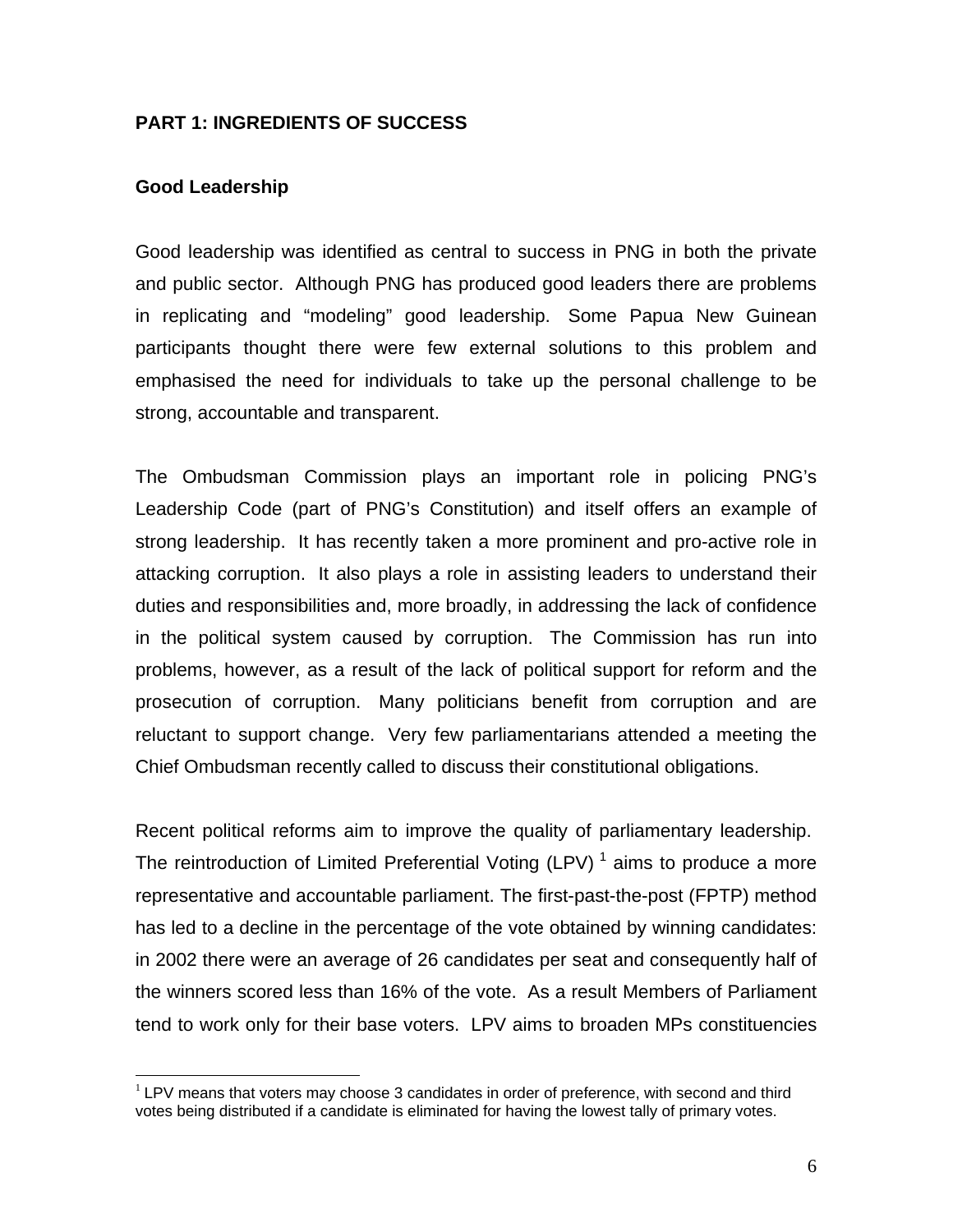but it is too early to say whether it will do so. LPV has been used in 6 byelections since 2003 with mixed and inconclusive results. The real test will be the 2007 national elections.

Successful entrepreneurs have demonstrated good leadership. They provide an inspirational example for members of their community, both in terms of their personal qualities and in terms of their business success. However, successful entrepreneurs must also manage the frequent and onerous demands placed on them by kin and members of the public. There is no single clear solution to this: individuals manage these problems in different ways.

Suggested steps to improve leadership include increased training for bureaucrats and dealing more firmly with corruption. It was suggested that greater resources could be directed to training bureaucrats in PNG universities. One goal of Australia's new Enhanced Cooperation Program (ECP)<sup>[2](#page-6-0)</sup> is to identify and reduce corruption by successfully bringing perpetrators to justice. One participant noted, however, that to date gaoling corrupt politicians does not appear to have been a major deterrent.

# **Self-Reliance**

Some of the more striking successes discussed during the Conference were achieved in the absence of external support, and for some participants, it was this lack of support that pushed them to succeed.

The Conference heard from two successful agricultural entrepreneurs. Despite not having met before, both commented on the similarity of their stories. Both developed their businesses slowly from a small amount of capital accumulated through private employment. They went through a long process of trial and error

<span id="page-6-0"></span> $\overline{a}$  $2$  ECP delivers assistance in the areas of law and order, justice, economic management, public sector reform, border control, and transport security and safety. Under ECP, Australian police and officials will take up in-line positions in PNG Government departments and agencies.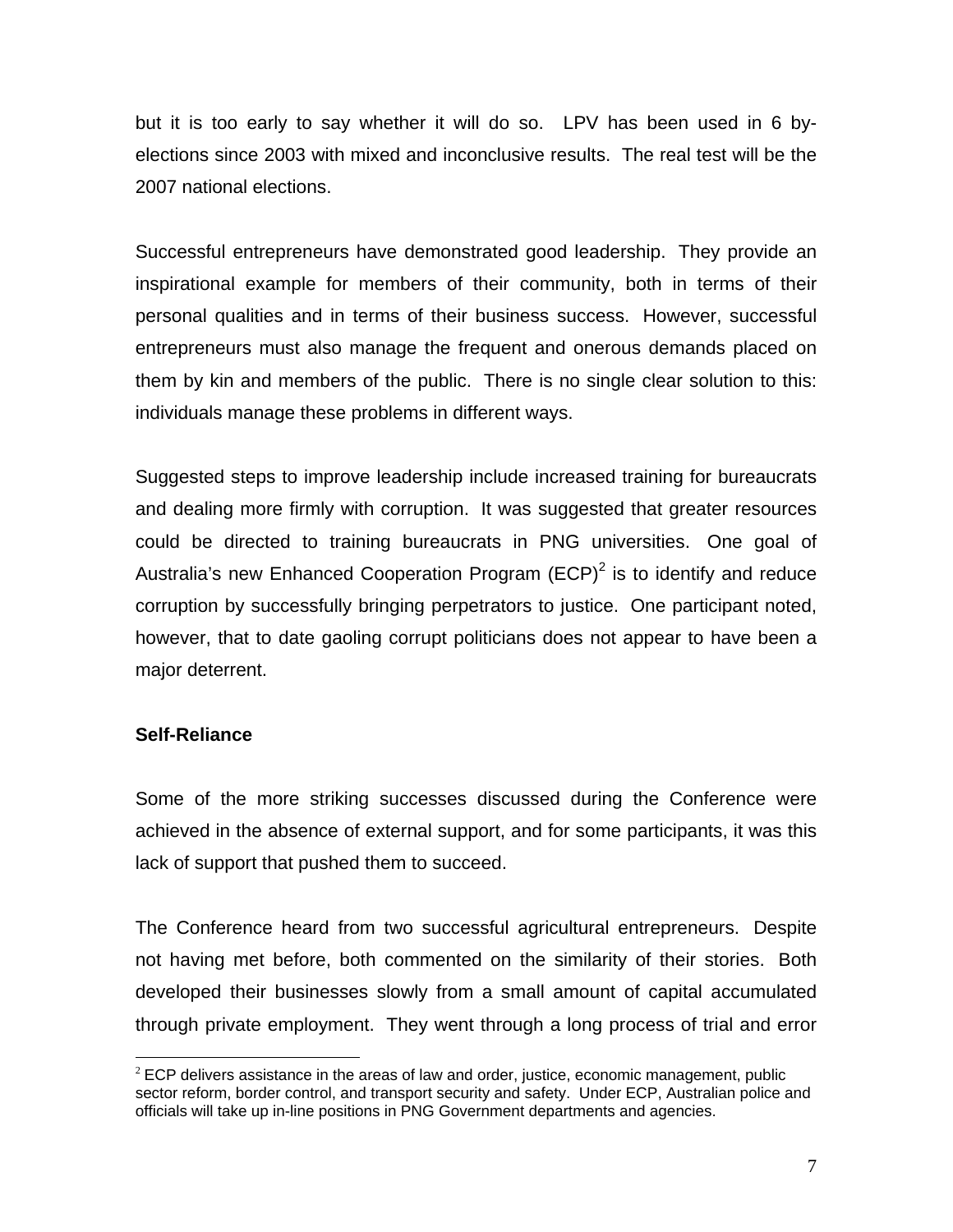and had to deal with major difficulties in accessing markets and managing cultural demands. One noted that it had taken eight years to make a profit. Neither had received any external support. One commented that dealing with this isolation and disappointment had been the hardest thing.

Other rural communities have succeeded on a more collective basis. The Burum Valley people developed their community in the absence of state support or services. They overcame extreme isolation to become successful coffee exporters. They initially flew their coffee to market but have now purchased a bulldozer with pooled funds in order to level their own road to the outside world. Their ultimate goal is to complete a road from Burum to Lae. They built their own schools and pressured the Provincial Government to supply them with a teacher. The Domil Community in the Western Highlands Province similarly maintain their own roads, support their own health centre and circumvent local coffee buyers to sell directly to the United States.

One panellist made more general observations about PNG's "vanilla boom". Vanilla is a more profitable crop for many isolated communities because it can be transported (often by foot) more easily. The boom developed quickly after market leader Madagascar was struck by a cyclone. State intervention was described as too little too late, and often counter productive. The government provided no financial support and no advice. Regulatory legislation was suspended and then put in the hands of the Minister for Agriculture, thereby exposing the industry to inconsistent and subjective regulation. When new regulatory legislation was finally passed in 2004, the industry was in decline. Only very few PNG producers have been able to turn the opportunity created by Madagascar's misfortune into longer term success. Of over 2000 new vanilla businesses started between 1991 and 2001 now only 3 remain.

Church groups in PNG now supply basic services in many parts of PNG in the absence of the state. It was estimated that church groups run 40% of the schools

8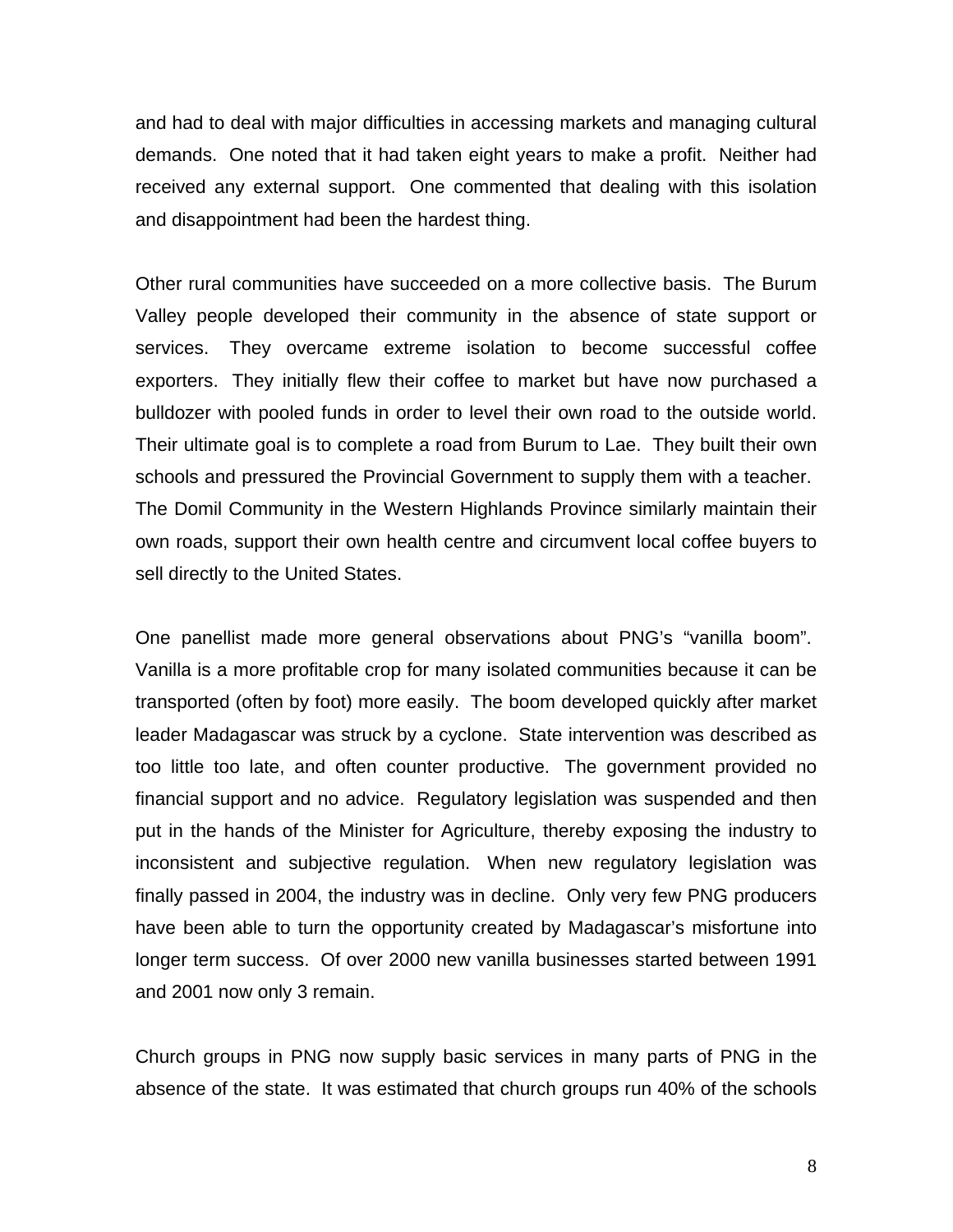in PNG and more than 45% of health services. In many cases the churches have been able to achieve this only because of the readiness of staff to volunteer and the church's special ability to inspire volunteerism. For example, when most schools in the Southern Highlands closed in 2004 – following the failure of Governor Yawari's "free education" policy - St Josephs' Secondary School near Tari remained open and took on extra students. Staff members volunteered to run classes until later in the day and some worked on weekends as well.

#### **Access to Capital**

Access to capital was identified as extremely important to success, both commercially and in the delivery of social services. Given the difficulty of obtaining private sector funding, one panelist has accumulated capital only through long term saving and budgeting. He began his business while working for a mining company, and utilised his leave and flexi-time to work on his business. Money from his wife's wages also contributed to the business. Another accumulated capital by building his business very slowly. He worked in the public service and sold eggs to co-workers as a sideline.

Church groups face similar problems. Although they received some PNG and Australian funding they are often dependant on the dedication of their workers. National Lutheran pastors receive no salary unless in an official chaplaincy and the Anglican and United Churches are struggling to survive financially. A few years ago, the Catholic Diocese of Port Moresby was effectively bankrupt, with the Bank of the South Pacific foreclosing on land that the church had planned to use for educational and welfare projects.

Divine Word University provides certain students with a HECAS (Higher Education Contribution Assistance Scheme) scholarship worth K2,700 (A\$1,100) per year. In 2004, the University was due to receive K1,279,000 (A\$512,000) from the government as payment for scholarships. The government did not make a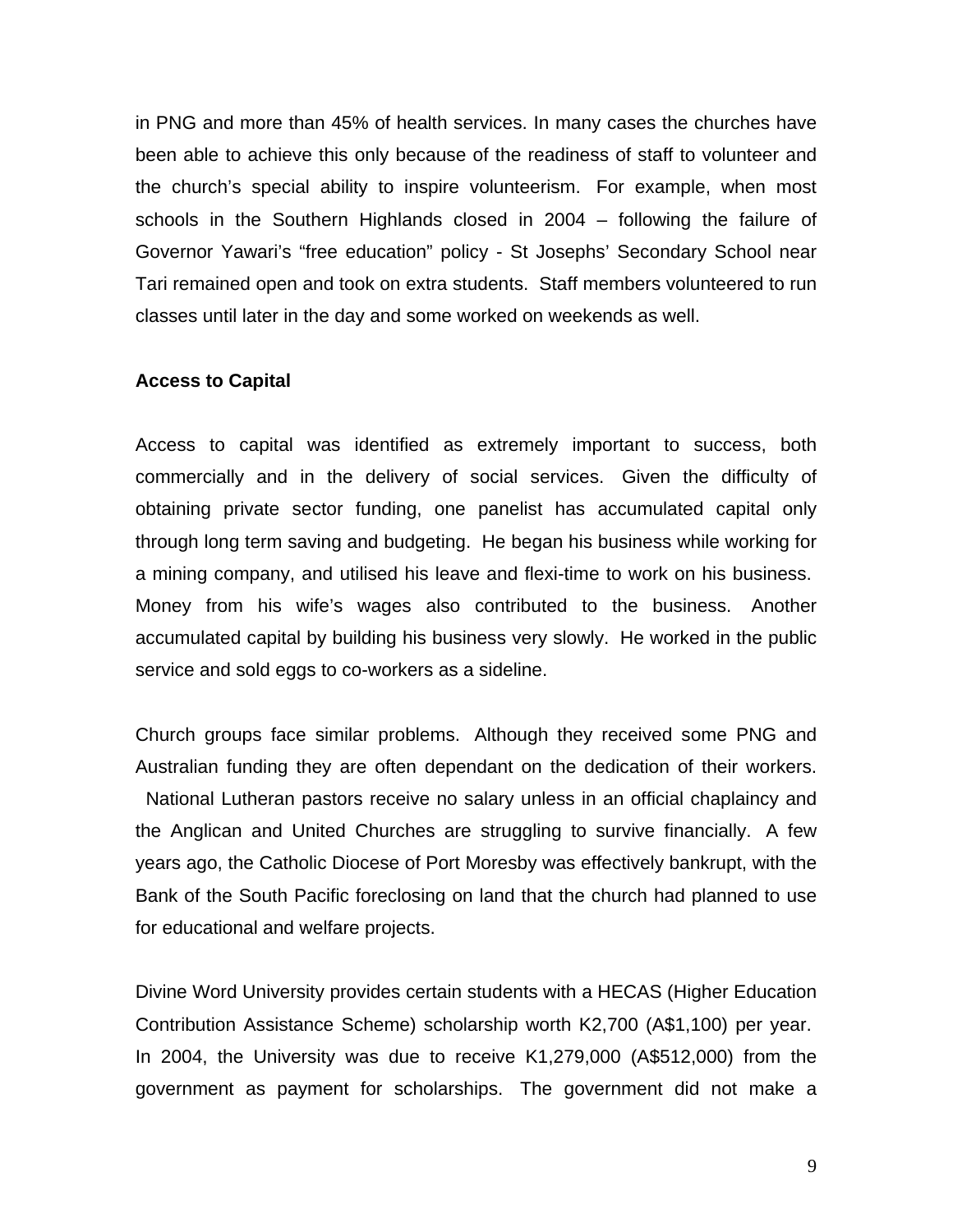payment to the University until September although classes began at the end of January. The University continues to operate through the commitment of faculty and staff and their willingness to make personal sacrifices.

### **Community Involvement and Ownership of Projects**

Maintaining community involvement and a sense of ownership is important to many of the successful examples discussed during the conference.

Ideally, PNG's democracy should facilitate community involvement and popular "ownership" of the state. But this has not been realised. A particular concern is the decline in the percentage of the popular vote achieved by successful candidates in parliamentary elections. This concern has prompted the introduction of Limited Preferential Voting. The success of this reform – and the continuing viability of PNG's democracy - will be contingent, however, on popular support. There is considerable scope for corruption, particularly by entering ghost names on the electoral roll. Audit findings into the three mid-2004 by-elections carried out in October 2004 by the Institute of Policy Studies at Victoria University in Wellington point to the need for strong support for these reforms from both national and provincial government, and from officials and the public at large.

In the wake of negative experiences in Bougainville and Ok Tedi, the mining industry now pays greater attention to social and community issues. Mining companies frequently provide infrastructure and health services direct to local communities, often in return for "tax credits". Providing tangible benefits to local communities helps ensure that projects proceed smoothly. In fact community issues rather than technical ones are beginning to be seen as the "show stoppers" to such development.

A key factor in the success of church groups is their high credibility among Papua New Guineans: 96% of people call themselves Christian. There is strong support for churches and their activities. The benefits of church projects flow into the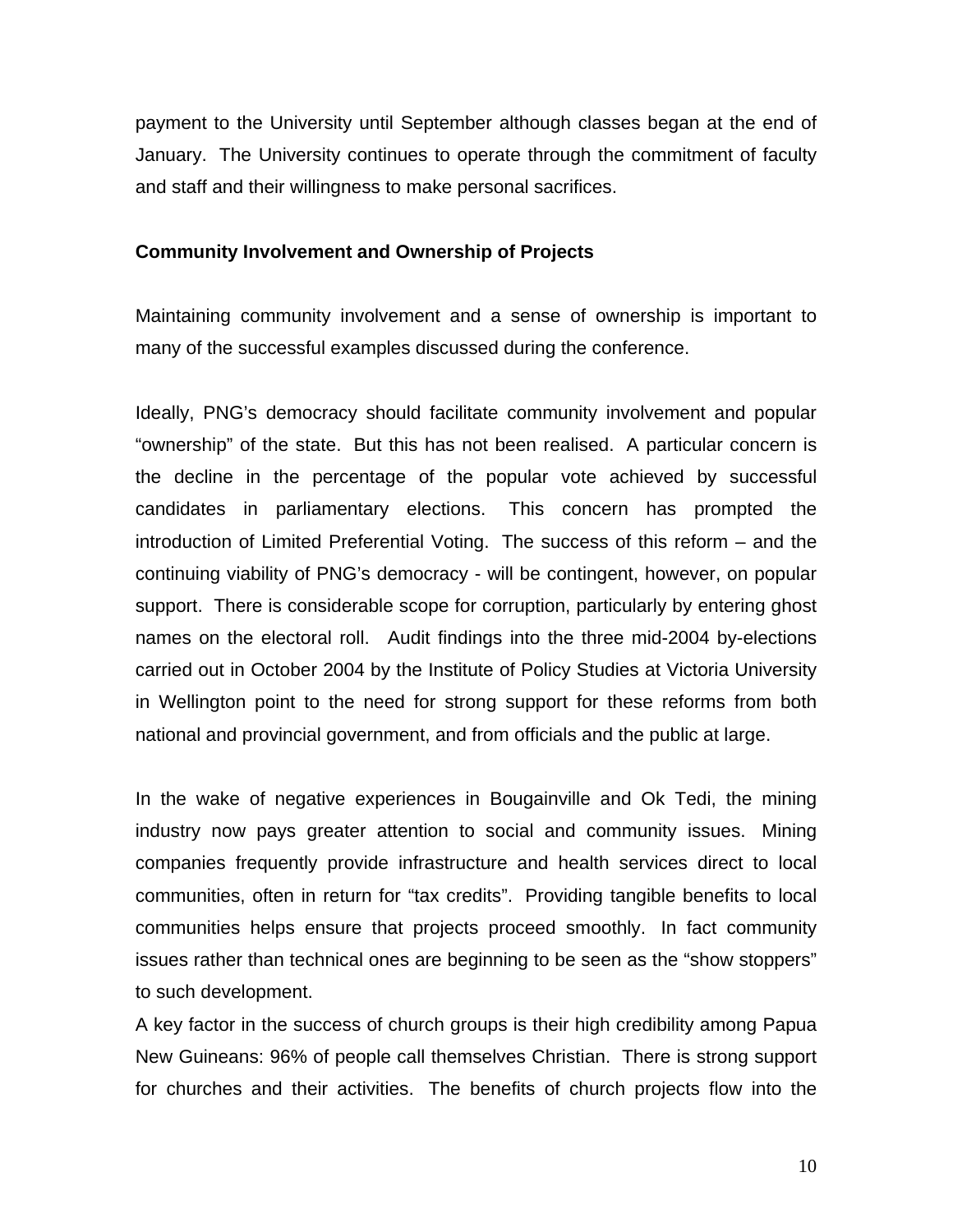community, with churches providing basic services like health and education. Churches are also often identified with a clan or tribal bodies, enabling churches to work with the community and address behavioural issues. The Nazarene church centred at Kudjip in the Western Highlands is promoting a system of Community Based Health Care where the focus is less on illness and more on having healthy families and a healthy community. Emphasis is therefore on cleanliness, waste disposal and healthy food supplies. Currently, there are 30 communities involved in this scheme in 3 provinces.

The active involvement of the Burum Valley community in collective development is maintained through a high degree of community consultation and an emphasis on maintaining agreement among community leaders. Consultations take place on goals, plans, priorities and methods relating to projects that are for the good of the community as a whole. It is important that community leaders live and work in Burum rather than in town.

Community involvement and local ownership is a crucial ingredient of successful foreign aid. The importance of engendering local ownership of Australian funded projects was noted. Australia currently provides over \$300 million in bilateral assistance to PNG each year, which is 85% of all PNG's donor support and 20% of its budget. As part of the Enhanced Cooperation Program Australian officials are taking up in-line positions within PNG's public service and police force. ECP was described as a quick fix response to the deterioration of institutions that underpin statehood. It was not intended to meet the deeper challenges of political and administrative reform. There appears to be little doubt that the ECP is popularly supported in PNG. But there was concern expressed that expectations of the new program may be too high. Some PNG participants emphasised that ECP should not be seen as a substitute for local political will.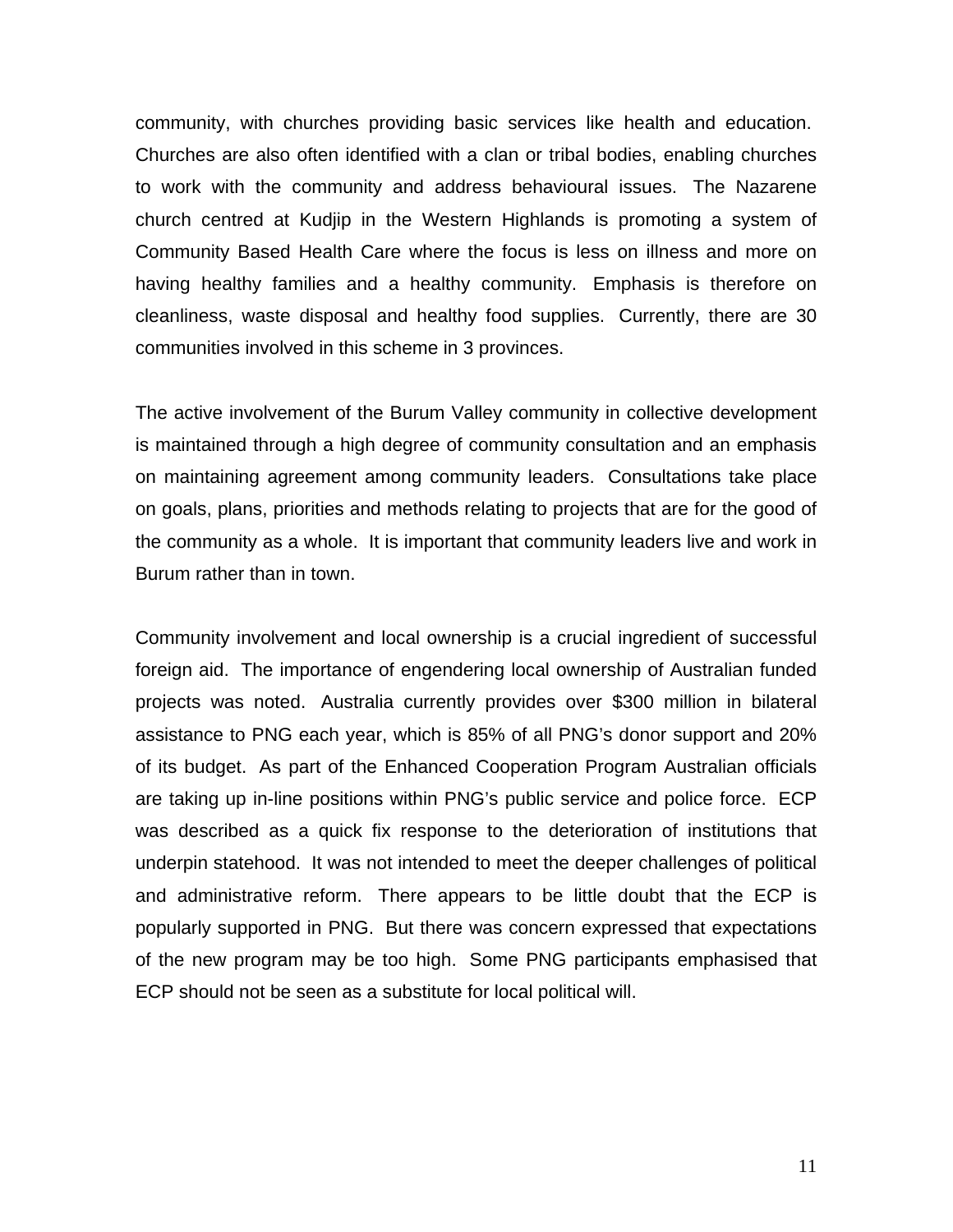### **Unity**

The importance of maintaining and establishing unity of purpose was also identified as an important ingredient of success. Doing so is a particular challenge in PNG, one of the most culturally diverse countries in the world, and often requires longer processes of consultation than many in Australia are used to.

Maintaining unity is even a challenge for church groups. There are a large number of church groups in PNG including four mainline churches (Catholic, Lutheran, United and Anglican), the evangelical churches, the Pentecostal churches and independent churches. Although they have a history of acting independently, the churches have demonstrated greater unity in the face of the growing HIV/AIDS crisis. They have united to spread the message that HIV/AIDS is a health rather than a moral issue. To this end Reverend Philip Tony Dalaka from the Assembly of God, Archbishop Brian Barnes from the Catholic Church, Bishop Peter Fox from the Anglican Church and Reverend Samson Lowa from the United Church have appeared together with hands linked in an advertisement to support people living with HIV/AIDS. There is hope that the new AusAID Church Partnership Program will increase co-operation and unity among the churches. Participating churches include Anglican, Seventh Day Adventist, Catholic, Lutheran, United, Baptist and Salvation Army.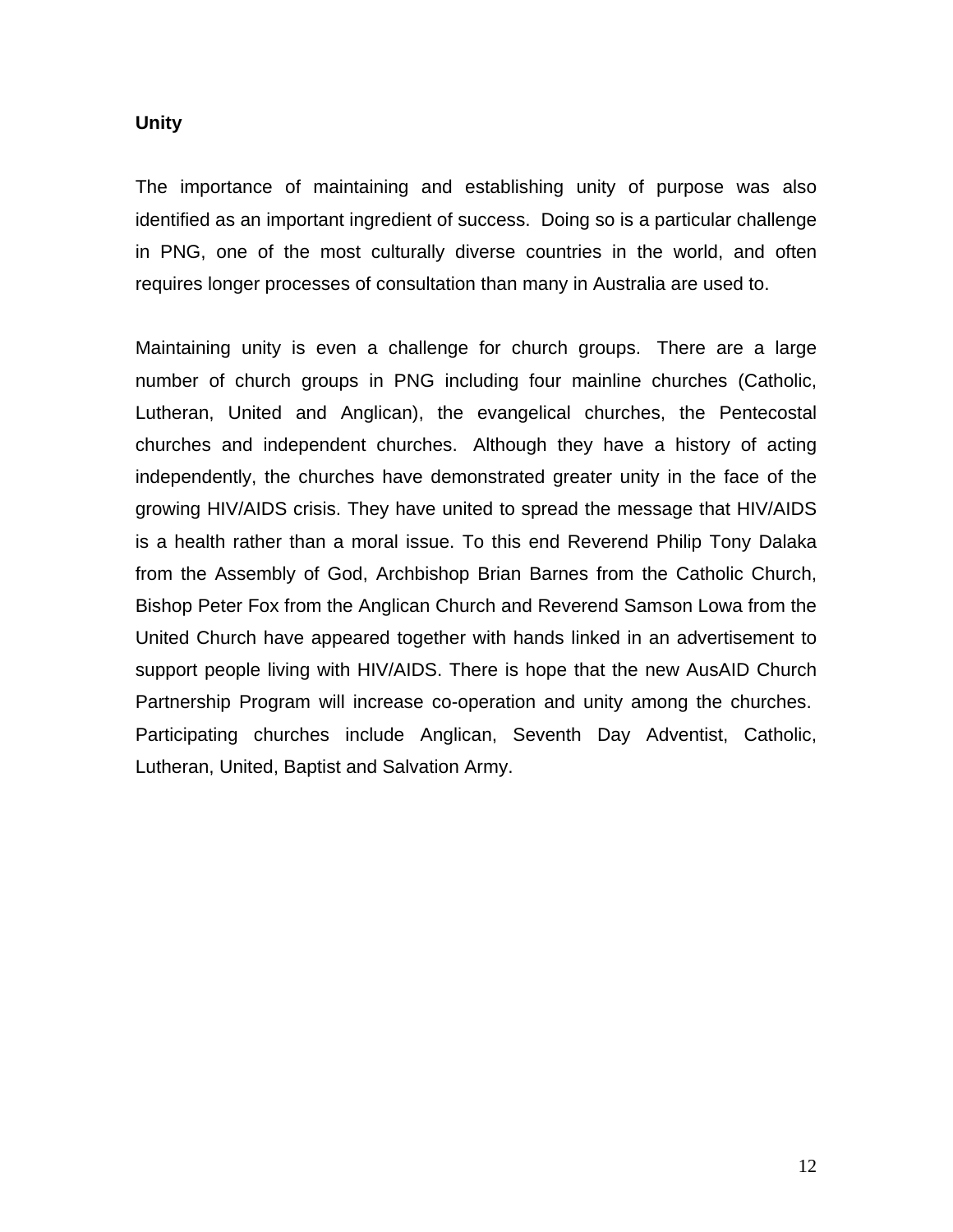

*(left to right) Allan Gyngell and Peter Aitsi*

# **PART 2: POLICY IMPLICATIONS**

There was some discussion about how public policy could best build on these positive developments and whether it is possible to replicate success elsewhere in PNG. Participants were conscious of the risk of over-generalising. The fact that many success stories are the work of rare individuals – whose numbers will always be limited – made this a difficult question to answer. There was also more general discussion about Australia's aid policy.

# **Working within Existing Structures**

The examples discussed during the Conference showed that it is possible to work within existing structures successfully. Agricultural entrepreneurs have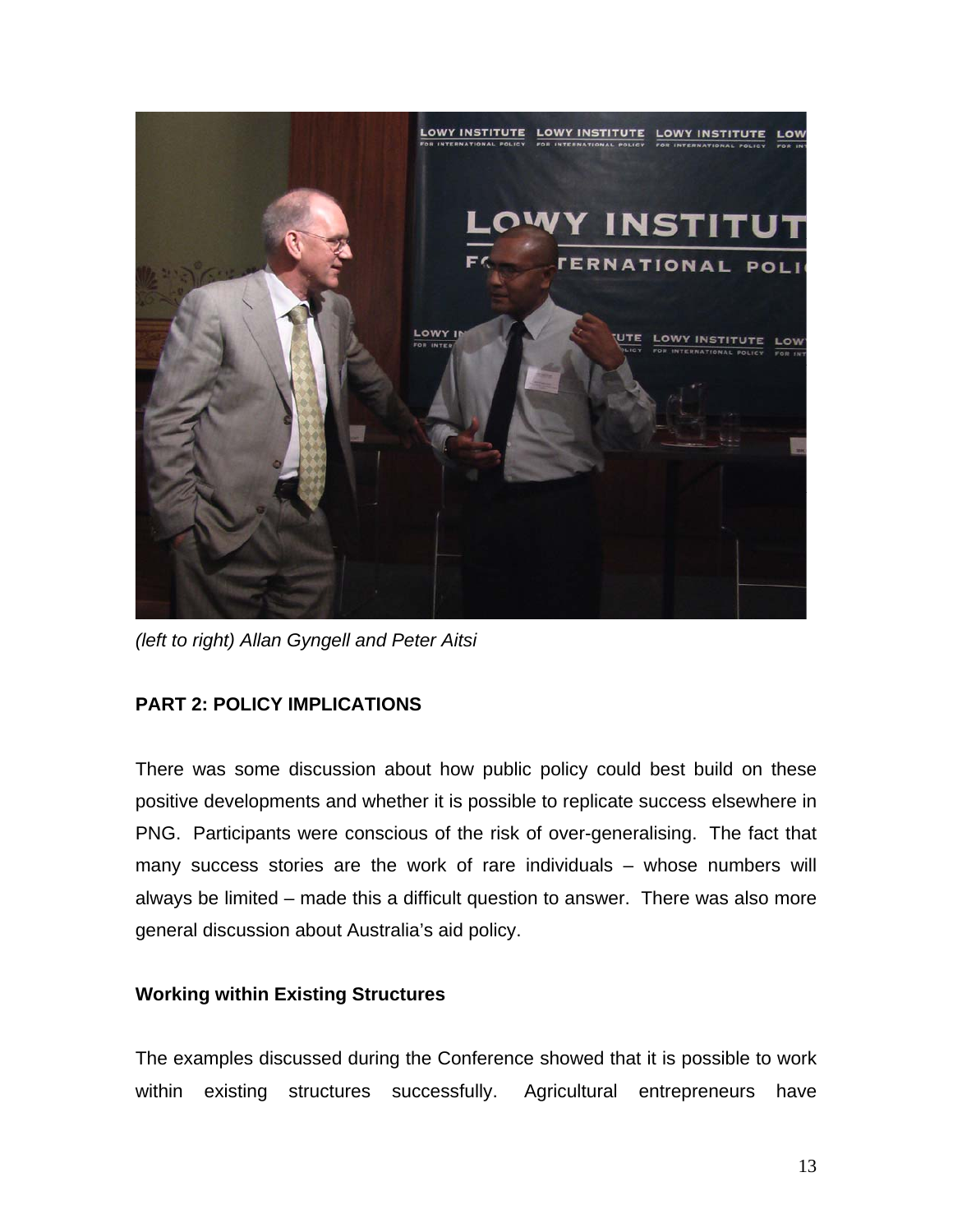successfully mobilised customary land, in some cases on a collective basis. Indeed some participants expressed strong views on the importance of maintaining the system of customary land tenure given the importance of land to Papua New Guineans. The success of some entrepreneurs showed that it is possible to manage the heavy demands frequently placed on successful individuals by kin. Doing so was, however, extremely difficult and it is clear that the prevalence of these demands remains a significant obstacle to development in PNG. One individual has been forced to relocate to a different part of Papua New Guinea and keep a low profile to avoid these demands.

The success of the mining industry has shown that highly sensitive landowner issues are manageable. It was suggested that the mining industry's new approach – particularly in working with local communities – could be applied to the forestry industry, which was described as "dysfunctional". But this proposal was not further explored in any detail. It was also suggested that some of the tax incentives given to the mining industry could be extended to other industries, particularly agriculture.

The introduction of Limited Preferential Voting is an attempt to manage the impact of PNG's clan system on the electoral system. Supporters of the new system claim that it will encourage candidates to seek support beyond their clan and give voters – especially women – greater freedom to show support for candidates other than the one supported by their immediate community.

### **The Role of the State in PNG**

The Conference provided some insight into the variety of positive and innovative ways in which Papua New Guineans are responding to the state's shortcomings. These ranged from the activities of successful agricultural entrepreneurs to service delivery by churches and mining companies. This gave rise to discussion about the appropriate role of the state in PNG with some suggestion that the state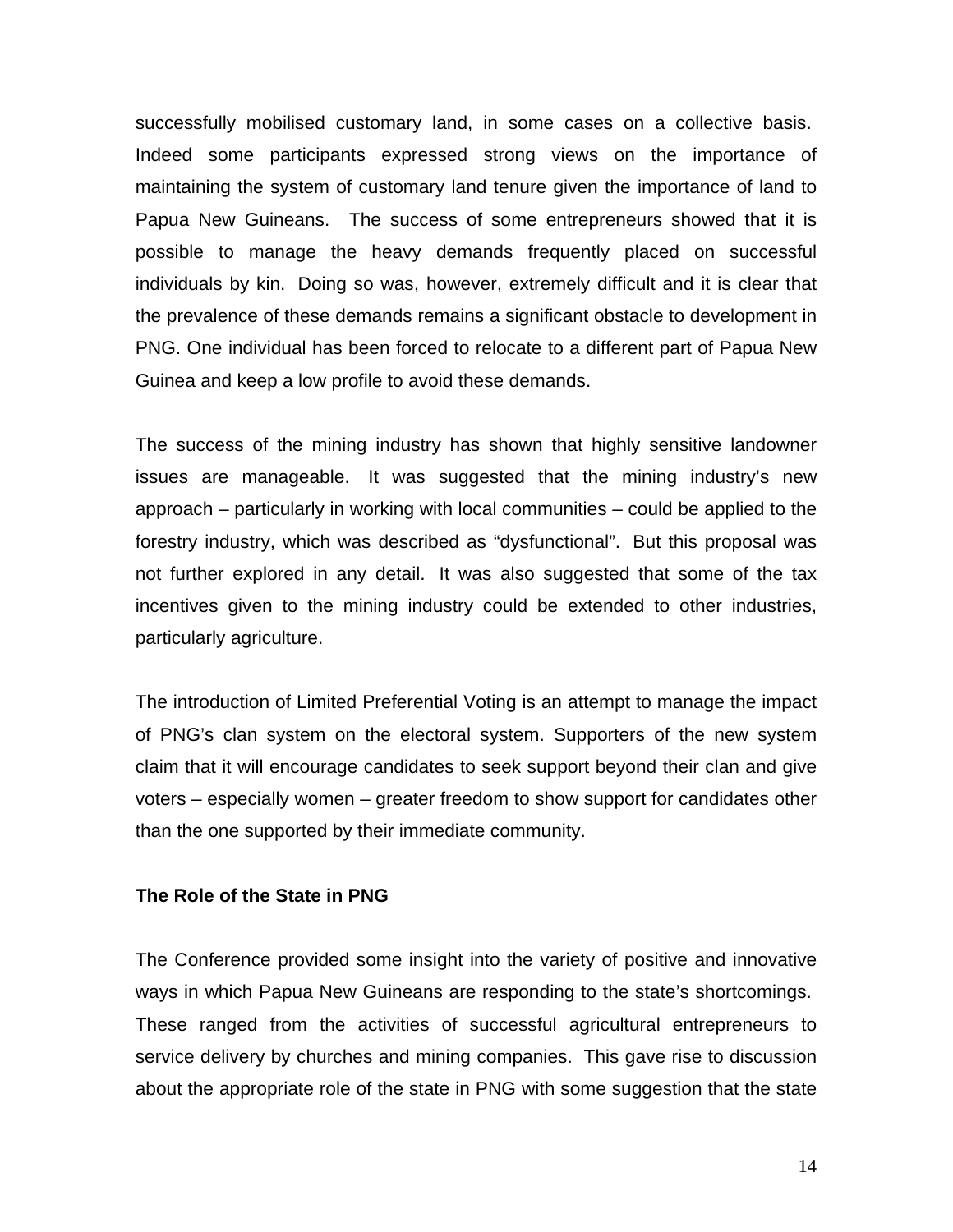should aim to play a smaller role in some areas. On the other hand, many examples were given of areas in which the state needed to play a larger role, in particular by providing infrastructure which could facilitate self-reliance. The lack of roads necessary to get produce to market was cited a number of times. One participant also emphasised the need for greater state regulation of the forestry sector. In terms of Australian aid policy, it was suggested that AusAID could benefit from forging more partnerships with organisations other than the state in PNG, given the relative weakness of the state and success of organisations, ranging from local self-help groups to large mining companies, in stepping in to fill the gap (see below).

### **Constitution as a Unifier, Increased Role for Ombudsman**

One participant proposed that more focus should be placed on PNG's constitution as a national unifier. The Constitution was drafted by a Constitutional Planning Committee, on the basis of extensive consultations across the country. The Constitution is seen to embrace PNG's common Melanesian culture and to provide a shared platform on which the country can move forward democratically. Suggestions were made about how to increase the general knowledge of, and support for, the Constitution among the people. One was for pamphlets written in plain language to be distributed among the people. Another was for respected figures to host information sessions and conduct readings from the Constitution over the radio. Popular readings were conducted in the past by the first Papua New Guinean Chief Justice, the late Sir Buri Kidu.

An increased profile of the Constitution would ideally also see an increased role for the Ombudsman Commission. The Commission is in effect the guardian of the Constitution, enforcing constitutionally guaranteed rights and freedoms. It oversees the whole of the government's performance, supervises and enforces the Leadership Code, and is a corruption watch dog. The Commission also provides citizens with a vehicle for their complaints and grievances to be settled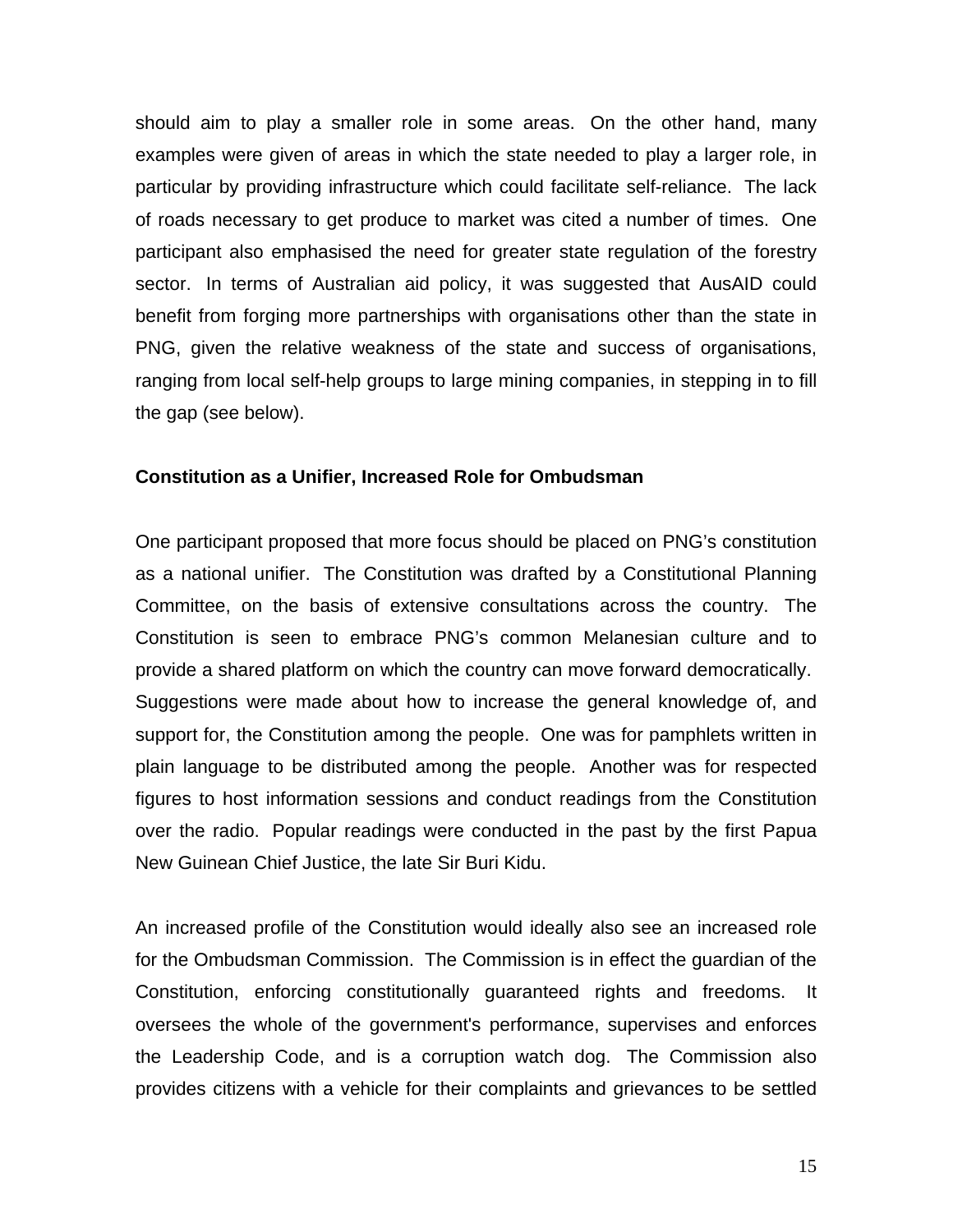by an independent official. The Commission is staffed by dedicated individuals, committed to effectively and efficiently performing their tasks. Papua New Guineans are keen for the Ombudsman Commission to expand. An Ombudsman Commission is to be established in Bougainville as part of the new autonomous government.

## **Agriculture**

85 per cent of Papua New Guineans live in rural areas. The overwhelming majority of them are in some way dependant on agriculture. Nevertheless it is clear that this sector remains significantly under-developed. There were calls for more infrastructure spending, particularly on roads, which would enable producers to get their goods to market and investment in value-adding as well as other incentives. It was suggested that the inadequate state attention paid to this sector was a result of the fact that it is less easily taxed than the mining sector.

Despite the large number of Papua New Guineans living in rural areas, one panelist made an impassioned case for attracting young people "back to the land". He noted a common perception that agriculture is for the "unintelligent and for school drop-outs". It was claimed that education is not preparing young Papua New Guineans for careers in agriculture. One participant countered that this had been addressed in recent curriculum reform programs.

## **Access to Information**

A recurring theme in the conference was the importance of ensuring the flow of quality information. Media access is extremely limited, especially for those outside Port Moresby. Radio has been a major source of information in the past but this has been limited by under-funding of provincial repeater stations. Access to newspapers is also limited, although as one participant pointed out there is a hunger for news: the first question villagers always ask visitors is whether they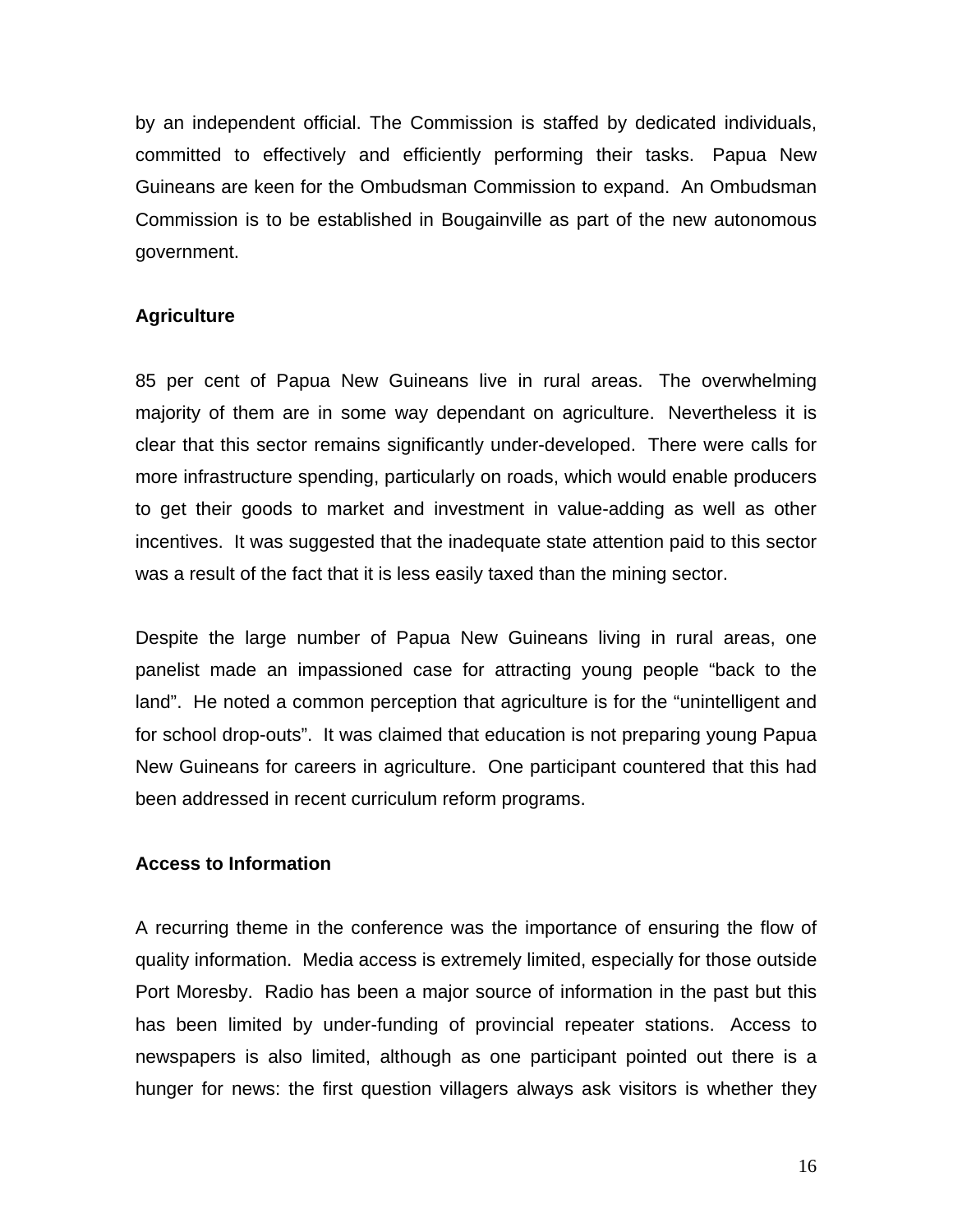had brought the newspaper. In this context, AusAID's recent "media for development" initiative - designed to promote an open and democratic media was a welcome step. The initiative includes subsidising program content, establishing a media exchange program, media research and analysis, and skills development for media personnel in government, civil society and the media industry.

Weak information flow also limits government accountability, reduces opportunities for people to work together and support one another, and limits the ability to capture community and individual successes as examples for others. For example, the two successful agricultural entrepreneurs were surprised never to have heard of one another despite the similarity of their stories. It was suggested that there were many more local-level successes taking place "under the radar." A particular problem is that successful Papua New Guineans have little interest in publicising their success if this means exposure to more demands.

Participants pointed out that the problem in PNG may be more to do with the quality of the information. Many farmers heard about the money to be made in vanilla but very few were able to turn it into a sustainable business. Misinformation can spread quickly in PNG, for example, the false rumour that spread that the World Bank was going to "take over" customary land caused widespread panic and confusion in the 1990s.

## **Australian Aid Policy**

Participants noted that Australia's policy towards PNG has a history of changing suddenly, most recently through the rapid development of the ECP, and there was some discussion about the benefits of a more consistent approach. Consistency is seen as important for long-term planning, developing a broader understanding of the aid program, and establishing trust. A related point is the need for a longerterm approach to development in PNG. Some even spoke of the need for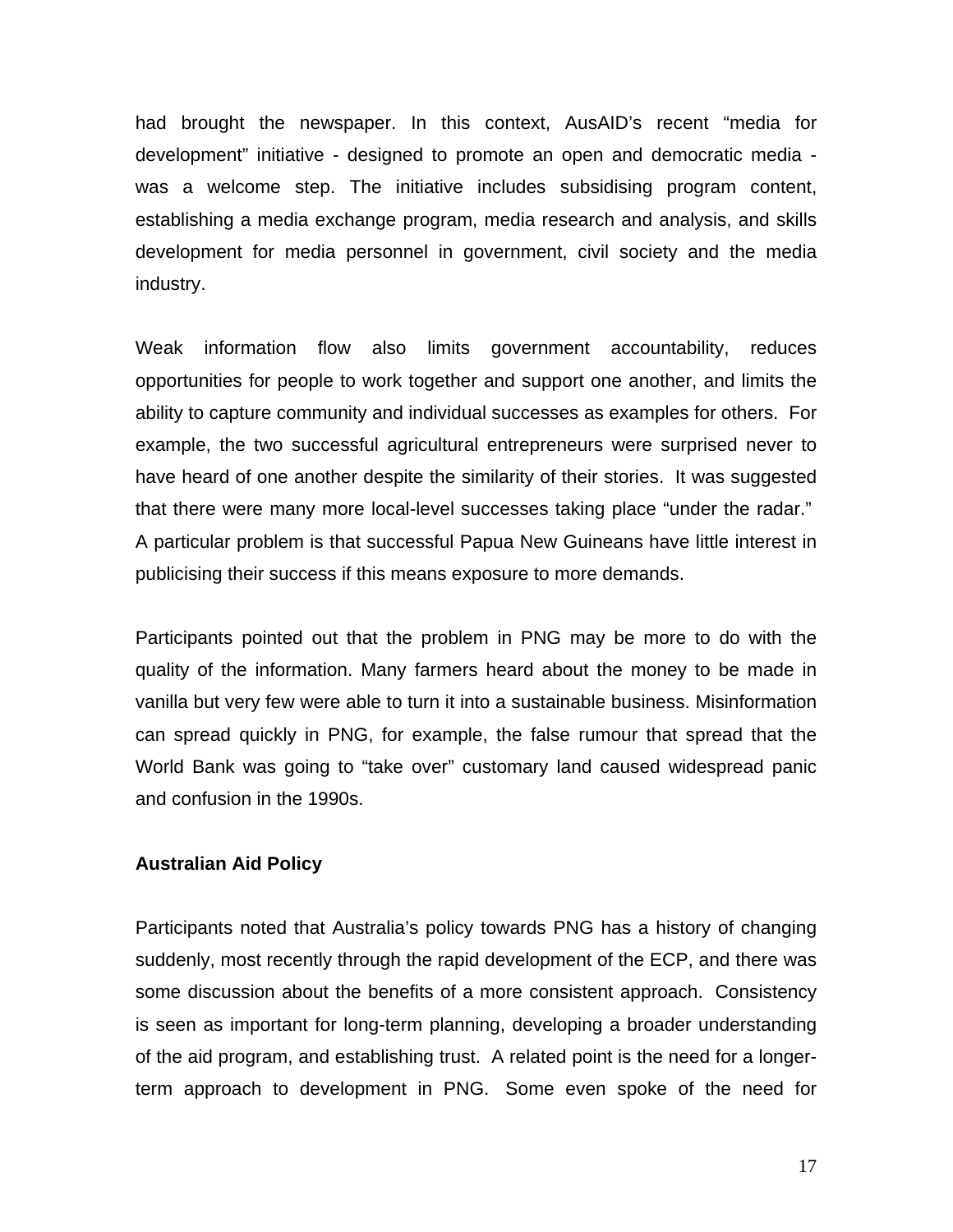generational timeframes for assistance programs. It is important for both Australians and Papua New Guineans to be patient. In the case of PNG it is particularly important to manage public expectations. Some participants said that Australia lacks the medium to long term framework necessary for proper prioritisation and coordination. It was also claimed that the current framework for assessing aid programs is inadequate.

It was also noted that Australia's policy towards PNG is currently under review. Although the ECP was described as a "quick fix" for some PNG institutions, concern was still expressed that it was only scheduled to run for 5 years. No-one suggested that the ECP could provide a long-term solution to PNG's problems.

There was discussion about the relative merits of a more multilateral approach to PNG, particularly with regard to the ECP which had been viewed by some as "neo-colonial". In support of a more multilateral approach, one participant cited the success to date of RAMSI (the Regional Assistance Mission to Solomon Islands). In response, it was noted that RAMSI and ECP are different programs: RAMSI aimed to restore basic peace and security and stabilise government finances while ECP is a capacity-building exercise. Although other countries had contributed to RAMSI, it is doubtful whether they would be ready or able to contribute to the ECP.

On the current content of the aid program some participants suggested that AusAID was "spreading itself too thin", while others suggested that AusAID should do more, and expand its programs to include other areas in need of assistance.

### **Churches, Mining Companies, Individuals: New Aid Delivery Partners?**

AusAID's new 5-year partnership with PNG churches and Australian church-based NGOs (the "Church Partnership Program") recognises the increasing role that churches play on the ground in PNG. It was suggested that AusAID might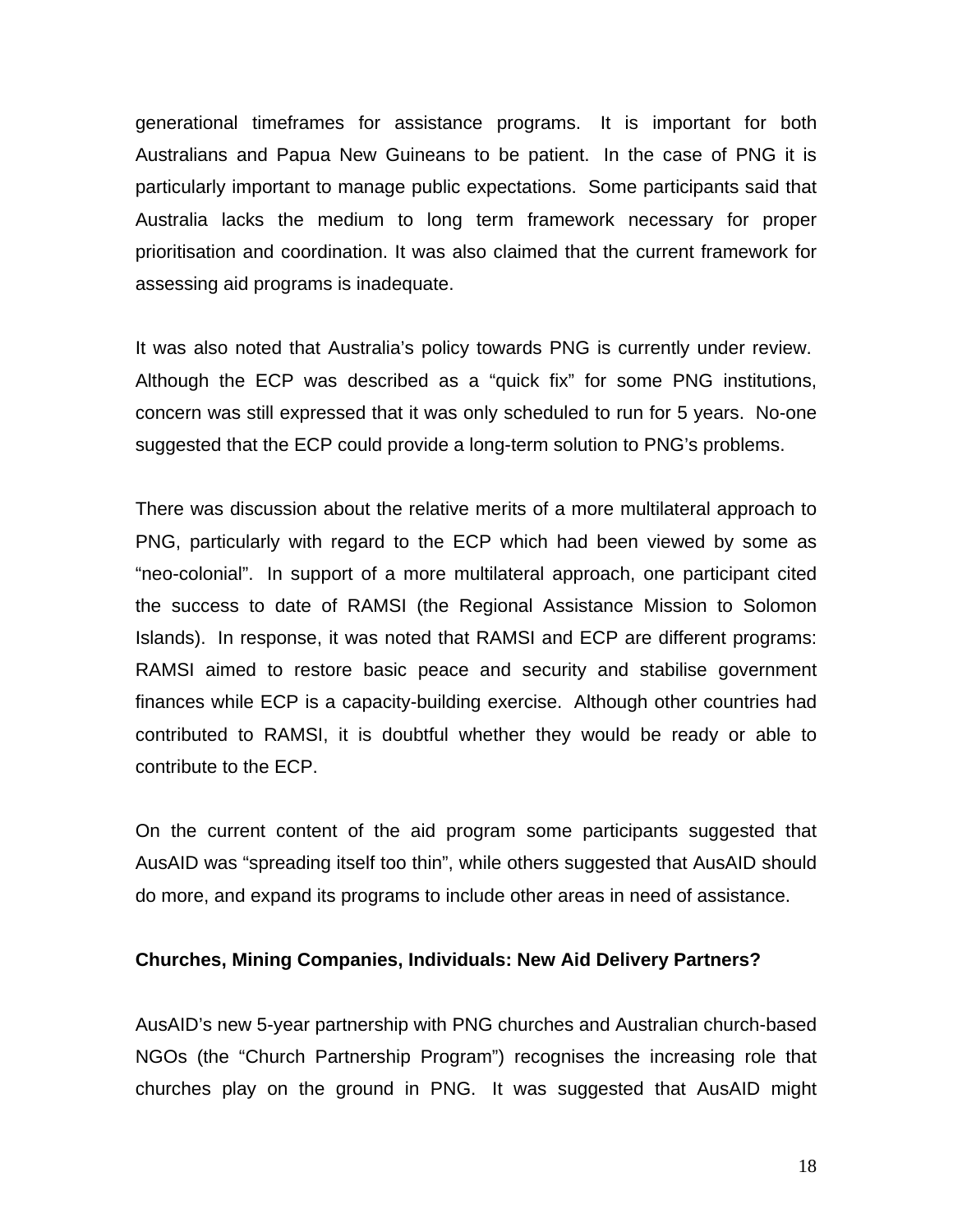similarly consider working with mining companies because they are capable of delivering vital services to remote areas. Concern was expressed regarding the sustainability of services provided by mining companies. What will happen when mines close? Of many major mining projects in PNG, only one, Misima, has closed so far. Prior to its closure, AusAID was invited to complete a development program and a trust fund was created. In the process some difficult issues were raised: what level of services could or should be maintained once the mine has closed? To what extent could the government be assumed to take up its responsibilities?

There remains a question about whether this trend towards bypassing the state might further undermine its role. There was also concern that this could create sense of complacency in the government. On the other hand, one participant suggested that the decline of the state and the emergence of "surrogate states" had taken place "for a reason" and that rather than working to restore the old system, we should look more closely at how and why non-state institutions have been more successful and what the government could learn from these institutions.

#### **Reenergising the Bilateral Relationship: People-to-People Links**

One participant made a strong case for re-energising Australia's bilateral relationship with PNG, particularly through people-to-people links. The relationship between Australia and Papua New Guinea is seen to have lost much of its intimacy over the last few decades, in large part as a result of lessening personal links. Personal links are the building blocks of a strong bilateral relationship. The importance of these links is often under-appreciated.

Another participant commented on the potential to build up young-people-toyoung-people links, pointing out that although young Australian volunteers are reluctant to go to PNG, those who do are more likely to extend their time in-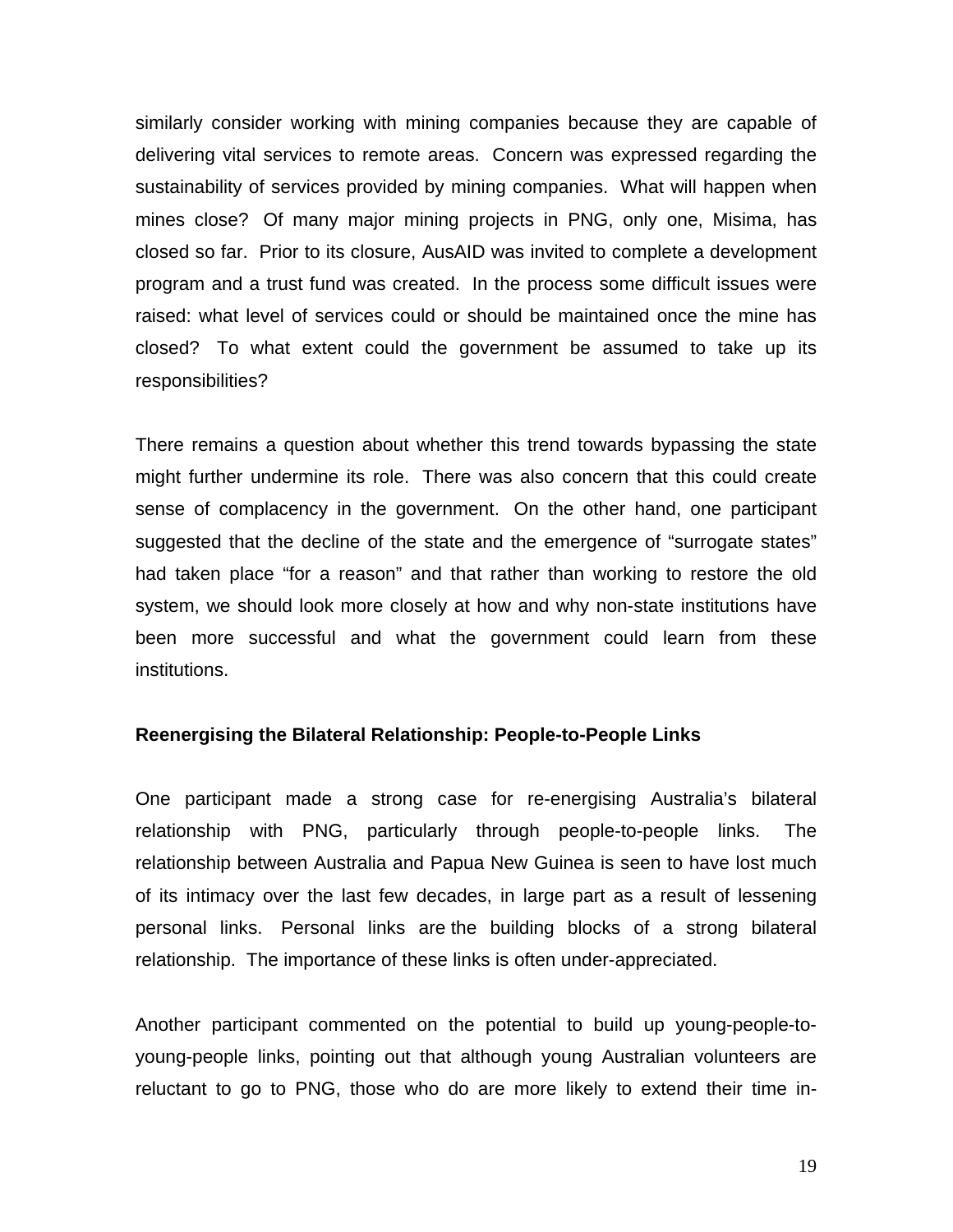country than volunteers who go elsewhere. These programs are seen to foster increased cultural awareness and acceptance, and to assist in rebuilding the trust that is needed for strong relationships.

Another participant noted that the renewed popular Australian interest in walking the Kokoda Trail could provide a basis for improved people-to-people links and increase Australian knowledge of PNG.



*Participants at Lowy Institute Conference* "Overcoming Constraints in Papua New Guinea"